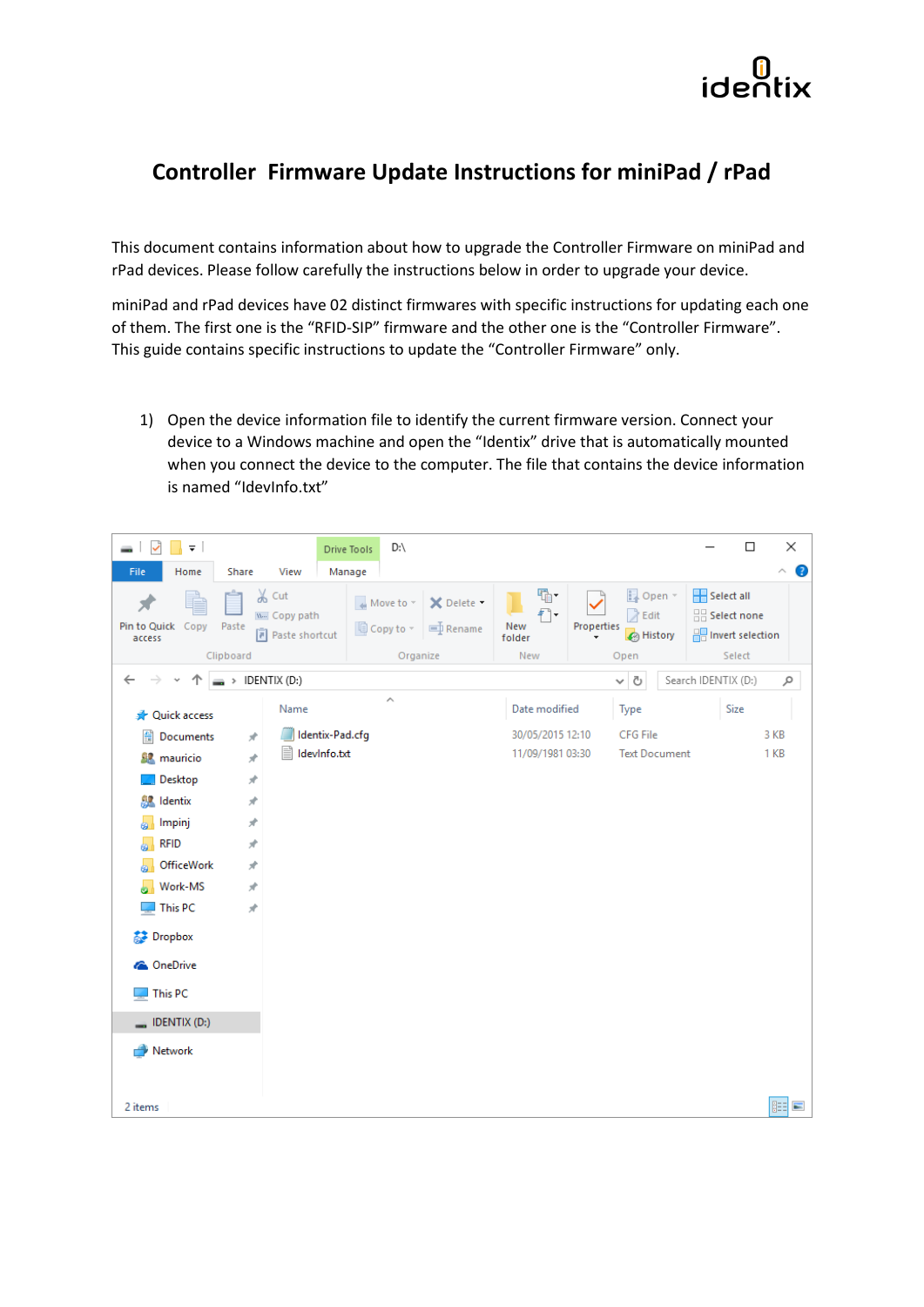

2) Identify the Controller Firmware version by opening the "IdevInfo.txt" file on Notepad.

| Idevinfo.txt - Notepad                                                                                                                                                                                                                                                                                                              | $\Box$ | $\times$ |
|-------------------------------------------------------------------------------------------------------------------------------------------------------------------------------------------------------------------------------------------------------------------------------------------------------------------------------------|--------|----------|
| File Edit Format View Help                                                                                                                                                                                                                                                                                                          |        |          |
| miniPad - rPad product Information<br>Device serial number: 467<br>RFID-SIP firmware version: 1.1.4.240<br>Controller firmware version: 1.39<br>External SIP Temperature: 24<br>Internal SIP Temperature: 31<br>SIP Unique Id: 10150130467 (00000002.5cfeb323)<br>SIP Microprocessor Id: 00310045-42365716-33343530<br>Region Id: 0 |        |          |
|                                                                                                                                                                                                                                                                                                                                     |        |          |

3) After having the new firmware file on your hands, put your device in DFU (Device Firmware Update) mode. To do that, open the Identix-Pad.cfg file on Notepad and include the statement "DFUmode=True" on the first line of the file. The statement is case sensitive so be careful editing the configuration file.

| Identix-Pad.cfg - Notepad                                                                                                           | $\Box$                                                                                                                                                                                                                                                                                                                                                                                                                                                              | $\times$ |
|-------------------------------------------------------------------------------------------------------------------------------------|---------------------------------------------------------------------------------------------------------------------------------------------------------------------------------------------------------------------------------------------------------------------------------------------------------------------------------------------------------------------------------------------------------------------------------------------------------------------|----------|
| File Edit Format View Help                                                                                                          |                                                                                                                                                                                                                                                                                                                                                                                                                                                                     |          |
| DFUmode=True<br>Opmode=T<br>Region=0                                                                                                | ; defines the device operating mode: T for transparent mode, H for keyboard emulation (HID),<br>; set 0 for FCC (USA), 13 for Anatel (Brasil) or consult Identix for other regions                                                                                                                                                                                                                                                                                  |          |
| TXPower=10<br>Inventory=D<br>Session=1<br>TagPopulationEstimate=4<br>InventoryCycle=0,0<br>RSSIfilterThreshold=0                    | ; transmit power in dBm (maximum 23)<br>; Inventory search mode: D for Dual Target, S for Single Target and SS for Single Target with<br>; Gen2 Tag inventory session: 0, 1, 2 or 3<br>; an estimate of the tag population in view of the RF field of the antenna<br>; set the inventory cycle duration and interval (on-off) in milliseconds. Set to 0,0 (default<br>; only tags with RSSI data above this threshold will be reported (typical value -6500). Set t |          |
| DecodeSGTIN96=False<br>AddSerialToDecodedGTIN13=True<br>GTIN13SNseparator=0x2F<br>GS1CompanyPrefixLength=6<br>DecodeEPCMemory=False | ; decodes encoded SGTIN96 EPC data into SGTIN13 (GTIN13 plus EPC serial number)<br>; includes the EPC serial number in GTIN13 decoded string<br>; ASCII character to be used as separator between decoded GTIN13 and serial number<br>; number of digits used for the GS1 Company Prefix Length<br>; output EPC data into EPC Tag URI (urn:epc:tag:) format                                                                                                         |          |
| HidReportFormat=0<br>TIDlength=32<br>HidReportSeparator=0x20<br>HidReportCRcharacter=0xD<br>HidReportLFcharacter=0xA                | ; set 0 to report EPC data only or 1 to report EPC+TID<br>; defines the length of TID field (bits) to chips that are not Impinj Monza. Set to 0 for aut<br>; ASCII character to be used as separator between EPC and TID in HID reports<br>; ASCII character to be used as Carriage Return in HID reports<br>; ASCII character to be used as Line Feed in HID reports                                                                                               |          |
| IncludeRSSI=False<br>RSSIReportSeparator=0x23                                                                                       | ; set True to include RSSI data at the end of HID report data<br>; leading character to be used before RSSI information                                                                                                                                                                                                                                                                                                                                             |          |
| PrSensor=0<br>HidTrigger=True<br>BeeperVolume=10                                                                                    | ; set to 0 to disable presence sensor or between 1 to 10 to define the sensor sensitivity<br>; enable Start Inventory by LED Presence Sensor<br>; set beeper volume during inventory from 0 (no beep) to 10 (maximum volume)                                                                                                                                                                                                                                        |          |
| $\hat{}$                                                                                                                            |                                                                                                                                                                                                                                                                                                                                                                                                                                                                     | > ∶      |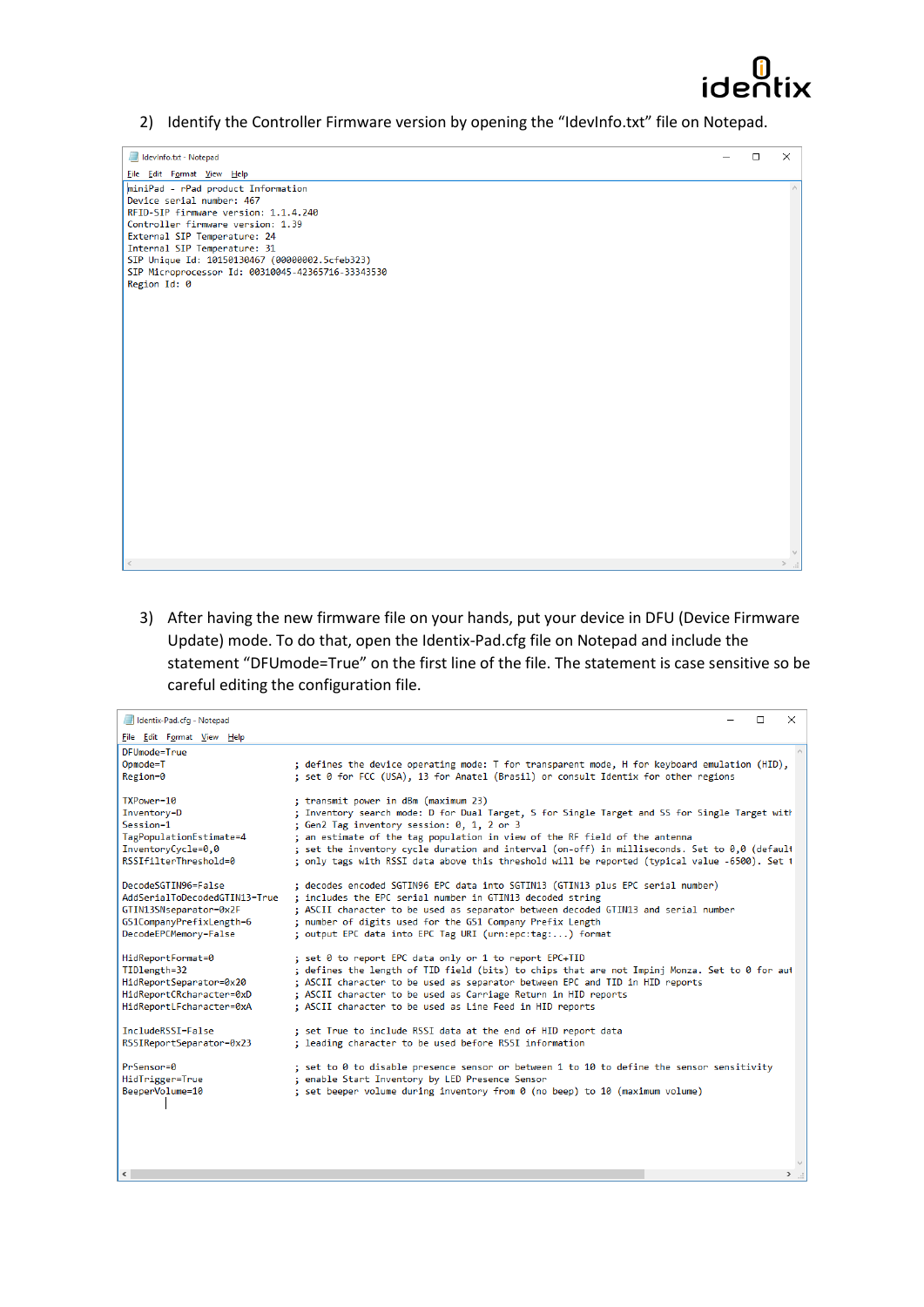

- 4) After saving the configuration file on Notepad, the device will reboot and enter in "DFU mode". The "Identix" drive will dismount and your will no longer have access to the configuration file.
- 5) Locate the "Python\_Firmware Upgrade". Identix provides this utility on a zipped file. Create a folder and unzip all content of the zip package inside it. Execute the file "Pyton\_Firmware\_UpgradeGUI.exe" by double clicking over it.

| $\overline{\mathbf{v}}$              | <b>Application Tools</b>                                                                                       | C:\Tl\Python_Firmware_Upgrader |                                      |                                                              | $\Box$<br>×                                                          |
|--------------------------------------|----------------------------------------------------------------------------------------------------------------|--------------------------------|--------------------------------------|--------------------------------------------------------------|----------------------------------------------------------------------|
| File<br>Home<br><b>Share</b>         | View<br>Manage                                                                                                 |                                |                                      |                                                              | B<br>۸                                                               |
| Pin to Quick Copy<br>Paste<br>access | $\&$ Cut<br>$\overline{u}$ Move to $\overline{v}$<br>W. Copy path<br><b>E</b> Copy to ▼<br>同<br>Paste shortcut | X Delete -<br><b>■ Rename</b>  | 喢.<br>New<br>folder                  | <b>IE</b> Open ▼<br><b>A</b> Edit<br>Properties<br>A History | Select all<br>$\frac{1}{2}$ Select none<br><b>R</b> Invert selection |
| Clipboard                            |                                                                                                                | Organize                       | New                                  | Open                                                         | Select                                                               |
|                                      | This PC > Windows (C:) > Tl > Python_Firmware_Upgrader                                                         |                                |                                      | Ō<br>v                                                       | Search Python_Firmw Q                                                |
| Quick access                         | Name                                                                                                           |                                | Date modified                        | Type                                                         | Size                                                                 |
| 兽<br>Documents<br>À                  | <b>CSS</b>                                                                                                     |                                | 24/02/2015 12:40                     | <b>File folder</b>                                           |                                                                      |
| À<br>mauricio<br>512                 | doc                                                                                                            |                                | 24/02/2015 12:40                     | File folder                                                  |                                                                      |
| Desktop<br>À                         | images                                                                                                         |                                | 24/02/2015 12:40                     | File folder                                                  |                                                                      |
| Identix<br>À                         | License_Manifest                                                                                               |                                | 24/02/2015 12:40                     | <b>File folder</b>                                           |                                                                      |
| Impinj<br>À                          | python-msp430-tools                                                                                            |                                | 24/02/2015 12:40                     | File folder<br><b>Text Document</b>                          | 27 KB                                                                |
| <b>RFID</b><br>À                     | 5529_CDC_echo.txt<br>E<br>5529_HID_echo.txt                                                                    |                                | 07/11/2014 14:59<br>07/11/2014 14:59 | <b>Text Document</b>                                         | 26 KB                                                                |
| <b>OfficeWork</b><br>À.              | 5529_LED_Blink.txt                                                                                             |                                | 07/11/2014 14:59                     | <b>Text Document</b>                                         | 1 KB                                                                 |
| Work-MS<br>À                         | Python_Firmware_UpgraderGUI.exe                                                                                |                                | 07/11/2014 15:01                     | Application                                                  | 5.750 KB                                                             |
| À<br><b>This PC</b>                  | Python_Firmware_UpgraderGUI.spec                                                                               |                                | 07/11/2014 15:01                     | <b>SPEC File</b>                                             | 1 <sub>KB</sub>                                                      |
|                                      | e<br>release_Notes_Example_Python_Firmwar                                                                      |                                | 07/11/2014 14:59                     | <b>HTML</b> File                                             | <b>19 KB</b>                                                         |
| <b>Dropbox</b>                       | TargetGUI.py                                                                                                   |                                | 07/11/2014 14:59                     | <b>PY File</b>                                               | <b>14 KB</b>                                                         |
| <b>C</b> OneDrive                    | TI_Bug_Icon_Red.ico                                                                                            |                                | 07/11/2014 14:59                     | Icon                                                         | <b>98 KB</b>                                                         |
| This PC                              | e<br>TIResourceExplorer.html                                                                                   |                                | 07/11/2014 14:59                     | <b>HTML</b> File                                             | 1 <sub>KB</sub>                                                      |
|                                      |                                                                                                                |                                |                                      |                                                              |                                                                      |
| Network                              |                                                                                                                |                                |                                      |                                                              |                                                                      |
|                                      |                                                                                                                |                                |                                      |                                                              |                                                                      |
|                                      |                                                                                                                |                                |                                      |                                                              |                                                                      |
| 14 items<br>1 item selected 5,61 MB  |                                                                                                                |                                |                                      |                                                              | 胆<br>$\equiv$                                                        |

Once the program is executed, a scree like the one below must be displayed. The program will automatically recognize the miniPad / rPad device and a "ready…." Message will be displayed.

| MSP430 USB Firmware Upgrade Example 2.0 |  | $\overline{\phantom{0}}$ | $\Box$ | $\times$ |
|-----------------------------------------|--|--------------------------|--------|----------|
| Eile About                              |  |                          |        |          |
|                                         |  |                          |        |          |
| ready                                   |  |                          |        |          |
|                                         |  |                          |        |          |
|                                         |  |                          |        |          |
|                                         |  |                          |        |          |
|                                         |  |                          |        |          |
|                                         |  |                          |        |          |
|                                         |  |                          |        |          |
|                                         |  |                          |        |          |
|                                         |  |                          |        |          |
|                                         |  |                          |        |          |
|                                         |  |                          |        |          |
|                                         |  |                          |        |          |
|                                         |  |                          |        |          |
|                                         |  |                          |        |          |
|                                         |  |                          |        | $\vee$   |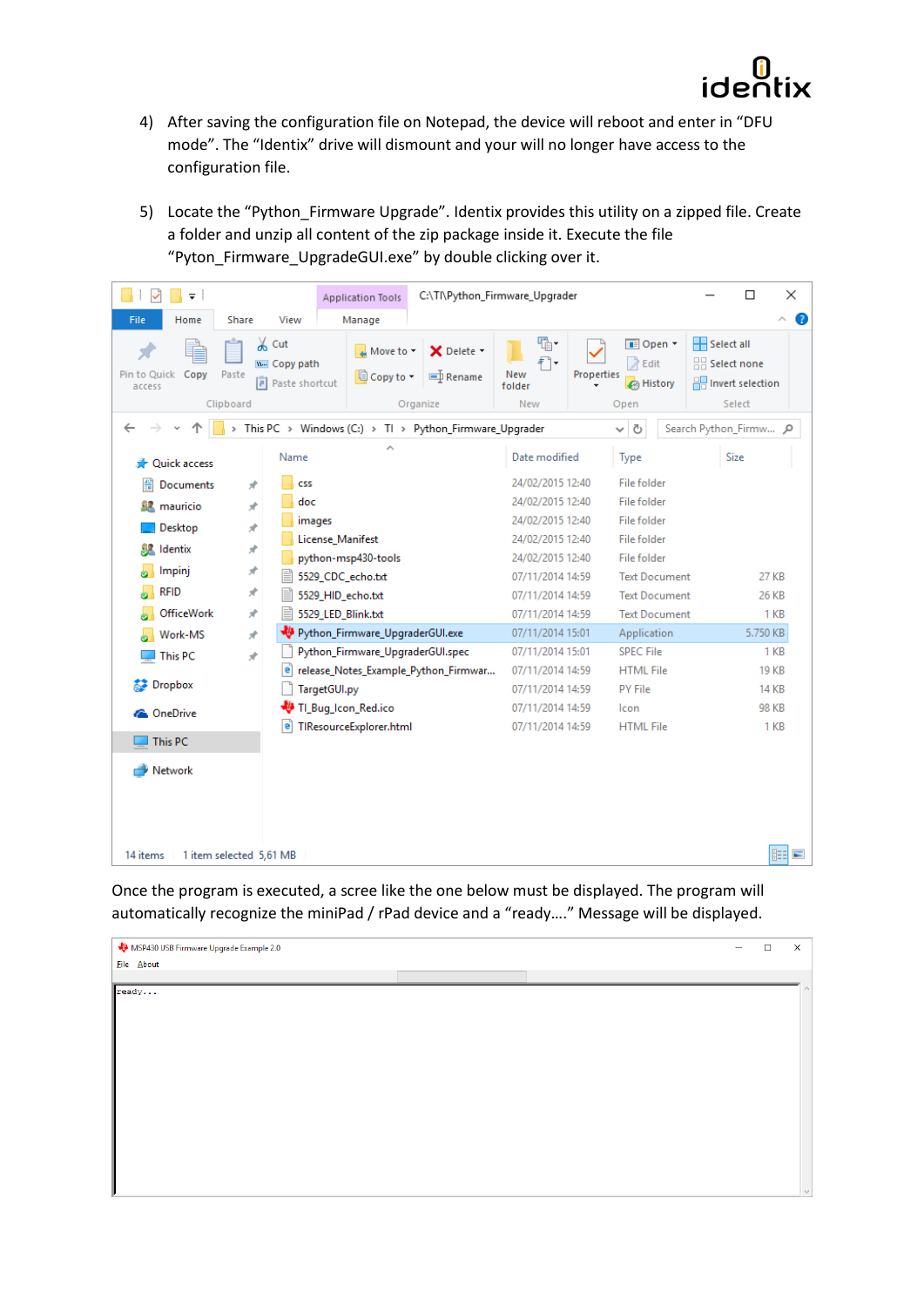

6) Select the new firmware file by the the menu "File / Open User Firmware". In the example blow the firmware file is "miniPad-rPad1.39.txt"

| Choose a file                     |               |                                     |                   |                        |                      | ×              |
|-----------------------------------|---------------|-------------------------------------|-------------------|------------------------|----------------------|----------------|
| 个<br>$\leftarrow$<br>$\checkmark$ |               | « PADs > Software > Firmware PCB V2 | Ō<br>$\checkmark$ | Search Firmware PCB V2 |                      | مر             |
| Organize $\blacktriangledown$     | New folder    |                                     |                   |                        | 距 ▼<br>m             | ❸              |
| <b>SZ</b> mauricio                | ォハ            | ∧<br>Name                           |                   | Date modified          | Type                 |                |
| Desktop                           | À             | Python_Firmware_Upgrader<br>6       |                   | 18/11/2015 14:19       | File folder          |                |
| <b>R</b> Identix                  | $\mathcal{R}$ | miniPad-rPadv1.39.txt               |                   | 08/09/2015 17:22       | <b>Text Document</b> |                |
| Impinj                            | À             |                                     |                   |                        |                      |                |
| <b>RFID</b>                       | À             |                                     |                   |                        |                      |                |
| OfficeWork                        | $\mathcal{R}$ |                                     |                   |                        |                      |                |
| Work-MS                           | À             |                                     |                   |                        |                      |                |
| This PC                           | À             |                                     |                   |                        |                      |                |
| <b>参</b> Dropbox                  |               |                                     |                   |                        |                      |                |
| <b>ConeDrive</b>                  |               |                                     |                   |                        |                      |                |
| This PC                           |               |                                     |                   |                        |                      |                |
|                                   | v             | $\prec$                             |                   |                        |                      | $\rightarrow$  |
|                                   |               | File name: miniPad-rPady1.39.txt    | $\checkmark$      | text files (*.txt)     |                      | $\checkmark$   |
|                                   |               |                                     |                   | Open                   | Cancel               | $\mathbb{R}^2$ |

7) When selecting the file, the firmware update process will start automatically. Once finished the "Programming: OK" message will appear. DO NOT INTERRUPT THIS PROCESS, OTHEWISE YOUR DEVICE MAY BECOME PERMANENTLY DEMAGED.

| MSP430 USB Firmware Upgrade Example 2.0                                                                                                                                                                                                                                                                                                                                                                                                                                                                                                                                                                                                                                                                                               | n. | $\times$ |
|---------------------------------------------------------------------------------------------------------------------------------------------------------------------------------------------------------------------------------------------------------------------------------------------------------------------------------------------------------------------------------------------------------------------------------------------------------------------------------------------------------------------------------------------------------------------------------------------------------------------------------------------------------------------------------------------------------------------------------------|----|----------|
| File About                                                                                                                                                                                                                                                                                                                                                                                                                                                                                                                                                                                                                                                                                                                            |    |          |
|                                                                                                                                                                                                                                                                                                                                                                                                                                                                                                                                                                                                                                                                                                                                       |    |          |
| Opening HID device HID device (vID=0x2047, pID=0x0200, v=0x0105); Unknown manufacturer; @input.inf,%hid device vendor defined range%<br>$\texttt{HID-compliant vendor-defined device, Path: \\\}\hat{\texttt{2047split 0200774112000ad6060000#{4d1e55b2-f16f-11cf-88cb-001111000030}}$<br>Mass erase<br>Download full BSL<br>Programming<br>Programming: OK<br>Waiting for BSL<br>closing HID device<br>$\mathsf{Closed}$<br>Opening HID device HID device (vID=0x2047, pID=0x0200, v=0x0109); Unknown manufacturer; @input.inf,%hid device vendor defined range%<br>:HID-compliant vendor-defined device, Path: \\?\hid#vid 2047&pid 0200#7&112000ad&0&0000#{4dle55b2-f16f-11cf-88cb-001111000030}<br>Programming<br>Programming: OK |    |          |
|                                                                                                                                                                                                                                                                                                                                                                                                                                                                                                                                                                                                                                                                                                                                       |    |          |
|                                                                                                                                                                                                                                                                                                                                                                                                                                                                                                                                                                                                                                                                                                                                       |    |          |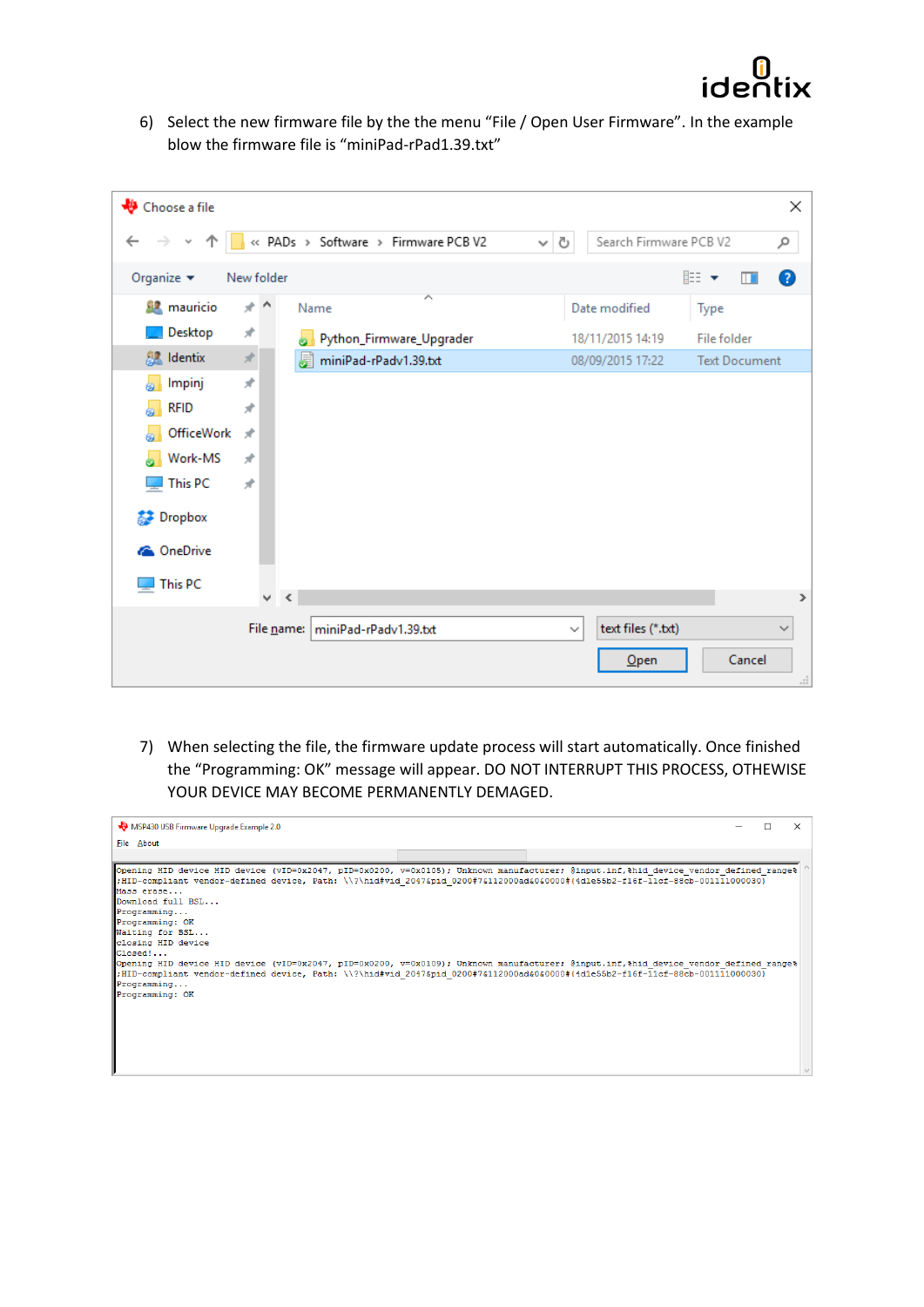

8) Disconnect and reconnect the miniPad – rPad device to the computer. Open the device information file to verify if everything went ok.

| V<br>$\overline{\mathbf{v}}$<br>mar. |                 |                                                          | D:\<br><b>Drive Tools</b>                                                |                               |                              |                                            |                      |                                                                        | ×<br>$\Box$   |
|--------------------------------------|-----------------|----------------------------------------------------------|--------------------------------------------------------------------------|-------------------------------|------------------------------|--------------------------------------------|----------------------|------------------------------------------------------------------------|---------------|
| File<br>Home                         | Share           | View                                                     | Manage                                                                   |                               |                              |                                            |                      |                                                                        | Ø<br>$\wedge$ |
| Pin to Quick Copy<br>access          | Paste           | $\chi$ Cut<br>W <sub>"</sub> Copy path<br>Paste shortcut | $\overline{\mathcal{M}}$ Move to $\overline{\mathcal{M}}$<br>国 Copy to - | X Delete +<br><b>可</b> Rename | 喢-<br>$f +$<br>New<br>folder | $\sqrt{ }$ Edit<br>Properties<br>A History | Dopen *              | Select all<br>$\frac{m}{n+1}$ Select none<br><b>R</b> Invert selection |               |
|                                      | Clipboard       |                                                          |                                                                          | Organize                      | New                          | Open                                       |                      | Select                                                                 |               |
| $\leftarrow$                         |                 | > IDENTIX (D:)                                           |                                                                          |                               |                              | ৺ এ                                        |                      | Search IDENTIX (D:)                                                    | مر            |
| <b>A</b> Quick access                |                 | Name                                                     | ́                                                                        |                               | Date modified                | Type                                       |                      | Size                                                                   |               |
| Documents<br>葟                       | $\pi$           | Identix-Pad.cfg                                          |                                                                          |                               | 30/05/2015 12:10             | <b>CFG File</b>                            |                      |                                                                        | 3 KB          |
| <b>R</b> mauricio                    | $\pi^{\!\star}$ | Ħ<br>IdevInfo.txt                                        |                                                                          |                               | 11/09/1981 03:30             |                                            | <b>Text Document</b> |                                                                        | 1 KB          |
| Desktop                              | $\pi$           |                                                          |                                                                          |                               |                              |                                            |                      |                                                                        |               |
| Identix                              | À               |                                                          |                                                                          |                               |                              |                                            |                      |                                                                        |               |
| Impinj                               | À               |                                                          |                                                                          |                               |                              |                                            |                      |                                                                        |               |
| <b>RFID</b>                          | À.              |                                                          |                                                                          |                               |                              |                                            |                      |                                                                        |               |
| OfficeWork                           | À.              |                                                          |                                                                          |                               |                              |                                            |                      |                                                                        |               |
| Work-MS                              | À.              |                                                          |                                                                          |                               |                              |                                            |                      |                                                                        |               |
| This PC                              | $\pi^{\!\star}$ |                                                          |                                                                          |                               |                              |                                            |                      |                                                                        |               |
| Dropbox                              |                 |                                                          |                                                                          |                               |                              |                                            |                      |                                                                        |               |
| <b>ConeDrive</b>                     |                 |                                                          |                                                                          |                               |                              |                                            |                      |                                                                        |               |
| This PC                              |                 |                                                          |                                                                          |                               |                              |                                            |                      |                                                                        |               |
| $\Box$ IDENTIX (D:)                  |                 |                                                          |                                                                          |                               |                              |                                            |                      |                                                                        |               |
| Network                              |                 |                                                          |                                                                          |                               |                              |                                            |                      |                                                                        |               |
| 2 items                              |                 |                                                          |                                                                          |                               |                              |                                            |                      |                                                                        | 胆固            |

| Idevinfo.txt - Notepad                                                         | $\Box$ | $\times$ |
|--------------------------------------------------------------------------------|--------|----------|
| File Edit Format View Help                                                     |        |          |
| miniPad - rPad product Information                                             |        |          |
| Device serial number: 467                                                      |        |          |
| RFID-SIP firmware version: 1.1.4.240                                           |        |          |
| Controller firmware version: 1.39                                              |        |          |
| External SIP Temperature: 24                                                   |        |          |
| Internal SIP Temperature: 31<br>SIP Unique Id: 10150130467 (00000002.5cfeb323) |        |          |
| SIP Microprocessor Id: 00310045-42365716-33343530                              |        |          |
| Region Id: 0                                                                   |        |          |
|                                                                                |        |          |
|                                                                                |        |          |
|                                                                                |        |          |
|                                                                                |        |          |
|                                                                                |        |          |
|                                                                                |        |          |
|                                                                                |        |          |
|                                                                                |        |          |
|                                                                                |        |          |
|                                                                                |        |          |
|                                                                                |        |          |
|                                                                                |        |          |
|                                                                                |        |          |
|                                                                                |        |          |
|                                                                                |        |          |
|                                                                                |        |          |
|                                                                                |        |          |
|                                                                                |        |          |
|                                                                                |        |          |
|                                                                                |        |          |
|                                                                                |        |          |